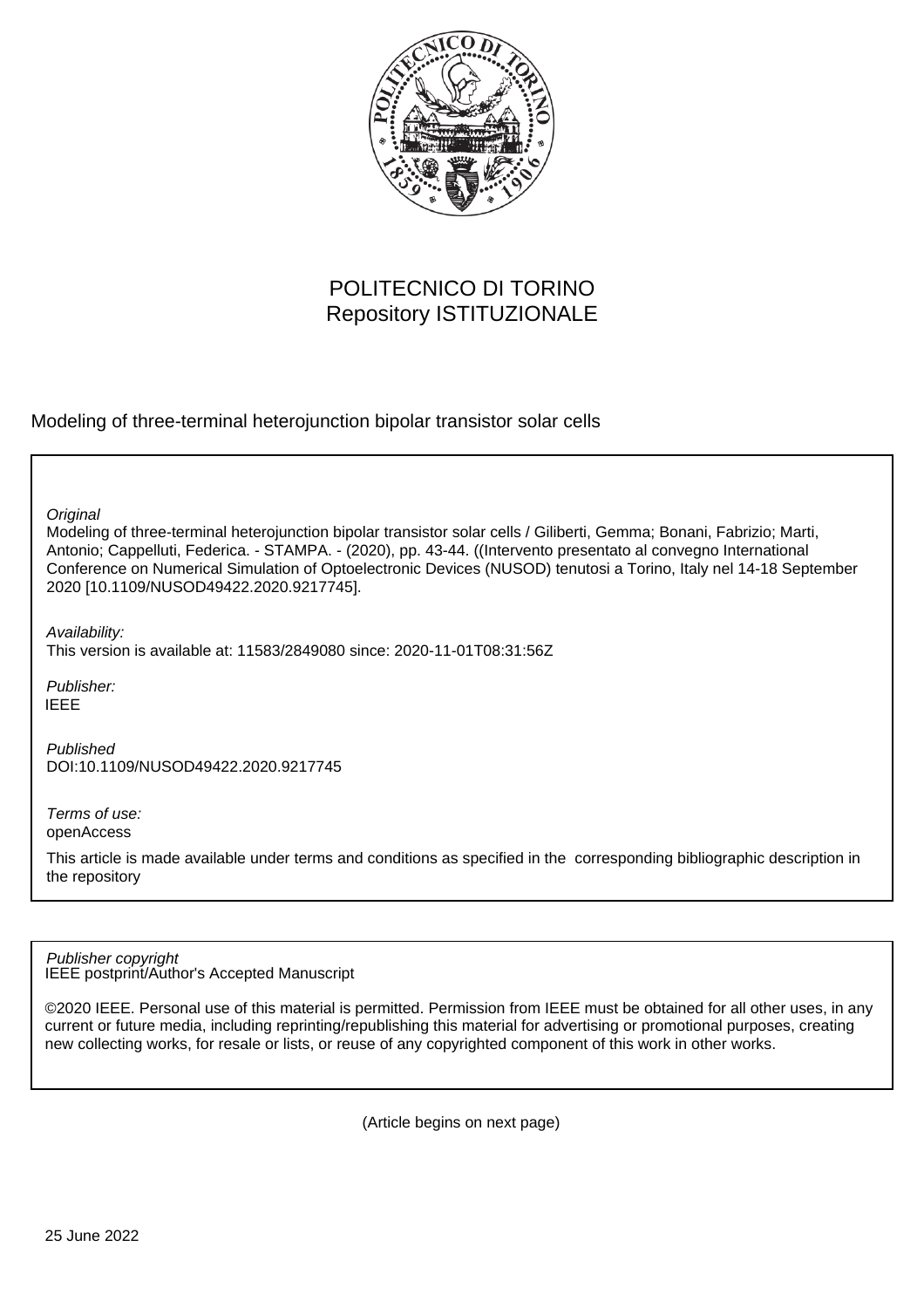# Modeling of three-terminal heterojunction bipolar transistor solar cells

Gemma Giliberti\*, Fabrizio Bonani\*, Antonio Martí<sup>†</sup>, Federica Cappelluti\*

<sup>∗</sup> Department of Electronics and Telecommunications, Politecnico di Torino, Corso Duca degli Abruzzi 24, 10129 Torino, Italy <sup>†</sup> Instituto de Energía Solar - Universidad Politécnica de Madrid Ciudad Universitaria, 28040 Madrid, Spain

E-mail: federica.cappelluti@polito.it

*Abstract*—Three-terminal solar cells exploiting the heterojunction bipolar transistor structure combine the advantages of independently connected tandem cell architectures – suboptimal gaps, high resilence to spectral variations and to radiation damage – with a simple monolithic structure, since they do not need tunnel junctions. In this work, we study this novel device concept by means of optoelectronic simulations based on realistic material parameters, and discuss the solar cell operation and its design optimization.

## I. INTRODUCTION

III/V semiconductor multijunction (MJ) solar cells are the workhorse for space and concentrator photovoltaics due to their high efficiency, stable performance, and consolidated technology. The most common implementation relies on series connected subcells, resulting in a two-terminal device whose achievable efficiency is limited by the constraint of matched subcell currents. This restricts the set of suitable materials, with the right energy bandgap combination. Moreover, it makes the solar cell prone to the unavoidable sun spectrum variations, limiting the annual energy yield [1], and to radiation damage in space [2]. Aiming at increasing the power-to-cost ratio of high efficiency photovoltaic technologies, research efforts focus today on developing MJ cells with cheaper materials, and on devising alternative architectures that can relax the current matching constraint. In this context, multiterminal configurations – where the subcells are independently connected – are extensively investigated [3].

Among these, an attractive concept is the three terminal heterojunction bipolar transistor solar cell (3T-HBTSC) [4] illustrated in Fig. 1. With respect to the series/connected double junction (DJ) solar cell, the bipolar transistor structure allows to realize two subcells (emitter/base and base/collector) electrically connected through the common base layer, thus avoiding the use of tunnel junctions. The generated electrical power is extracted through two independent loads, connected at the emitter, base and collector contacts, therefore realizing a three terminal device with the above mentioned advantages of material flexibility and performance. Moreover, the absence of tunnel junctions makes the 3T-HBTSC a promising building block for solar cells with a higher number of junctions, since it allows for a remarkably simpler epitaxial structure.

It has been proven that the detailed balance efficiency of the 3T-HBTSC is equal to that one of a double junction



Fig. 1. Sketch of a conventional series connected DJ solar cell (a) and of the 3-terminal HBTSC (b).

solar cell, provided that minority carrier injection from the emitter to the base is suppressed, effectively quenching the transistor action [4]. As concrete device proposals emerge [5], [6], the availability of modeling and simulation tools able to link the device behavior to its material and geometrical parameters is essential. In this direction, [7] analyzed the cell dark characteristics based on the classical bipolar junction transistor model, developing guidelines for the base design.

In this work, we present for the first time full optoelectronic simulations of 3T-HBTSC solar cells. A case study for the AlGaAs/GaAs material system is discussed, demonstrating an efficiency higher than 36% with realistic material parameters.

### II. RESULTS

We consider a 3T-HBTSC realized with  $Al_{0.33}Ga_{0.67}As$ emitter,  $Al<sub>0.5</sub>Ga<sub>0.5</sub>As base, and GaAs collector. The energy$ band diagram at thermodynamic equilibrium is shown in Fig. 2. The device was optimized in terms of material gap, doping, and layer thickness, based on an extended Shockley model accounting for photogeneration. Under the assumption of quasi-neutrality and by calculating the photogeneration term from the Lambert-Beer law, the drift-diffusion equations admit for a closed form analytical solution of the minority carriers current components. The depletion region photocurrents are computed integrating the photogeneration rate assuming unitary collection efficiency. The complete model formulation will be reported elsewhere. For the sake of this discussion, it is sufficient to highlight that the interplay between the junctions occurs through the base dark current component of  $J_n^B(V_{\text{BE}}, V_{\text{BC}})$ , and that under photovoltaic action both cells develop a forward bias. As shown from the current flows in